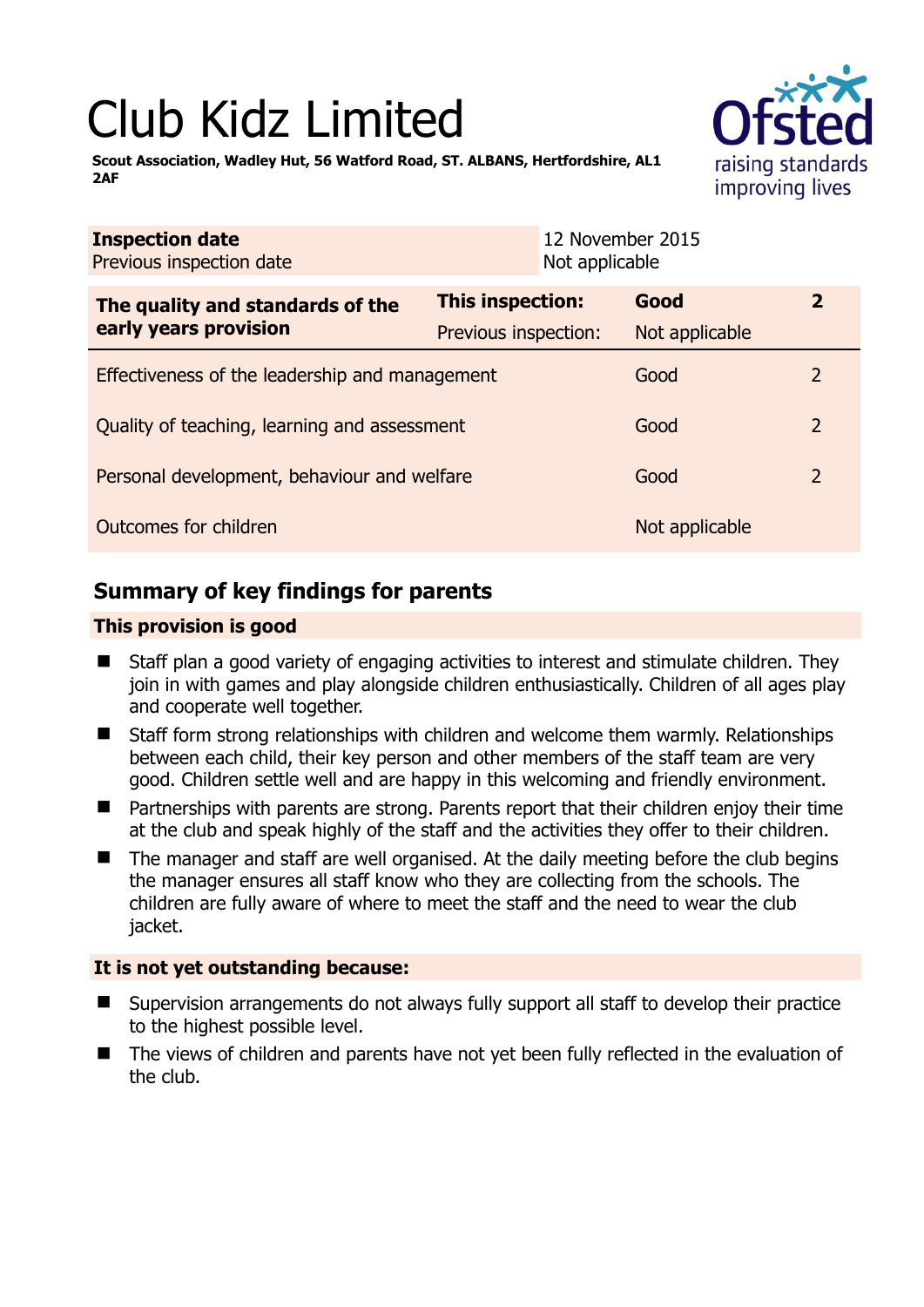# **What the setting needs to do to improve further**

### **To further improve the quality of the early years provision the provider should:**

- $\blacksquare$  enhance the arrangements for the supervision of staff, in order to more precisely identify their strengths and areas for personal development
- use the information gathered about the views of children and parents to strengthen the effective evaluation of the club.

### **Inspection activities**

- The inspector observed the activities indoors and assessed the impact these have on children's engagement and enjoyment.
- The inspector accompanied the club manager, a member of staff and a group of children on the walk from school.
- The inspector took a tour of the premises and jointly discussed and evaluated the activities with the manager.
- The inspector conducted an interview with the manager of the club. She looked at relevant documentation, such as the club's policies and procedures and evidence of the suitability of staff.
- The inspector spoke to a selection of parents during the inspection and took account of their views.

### **Inspector**

Jill Hardaker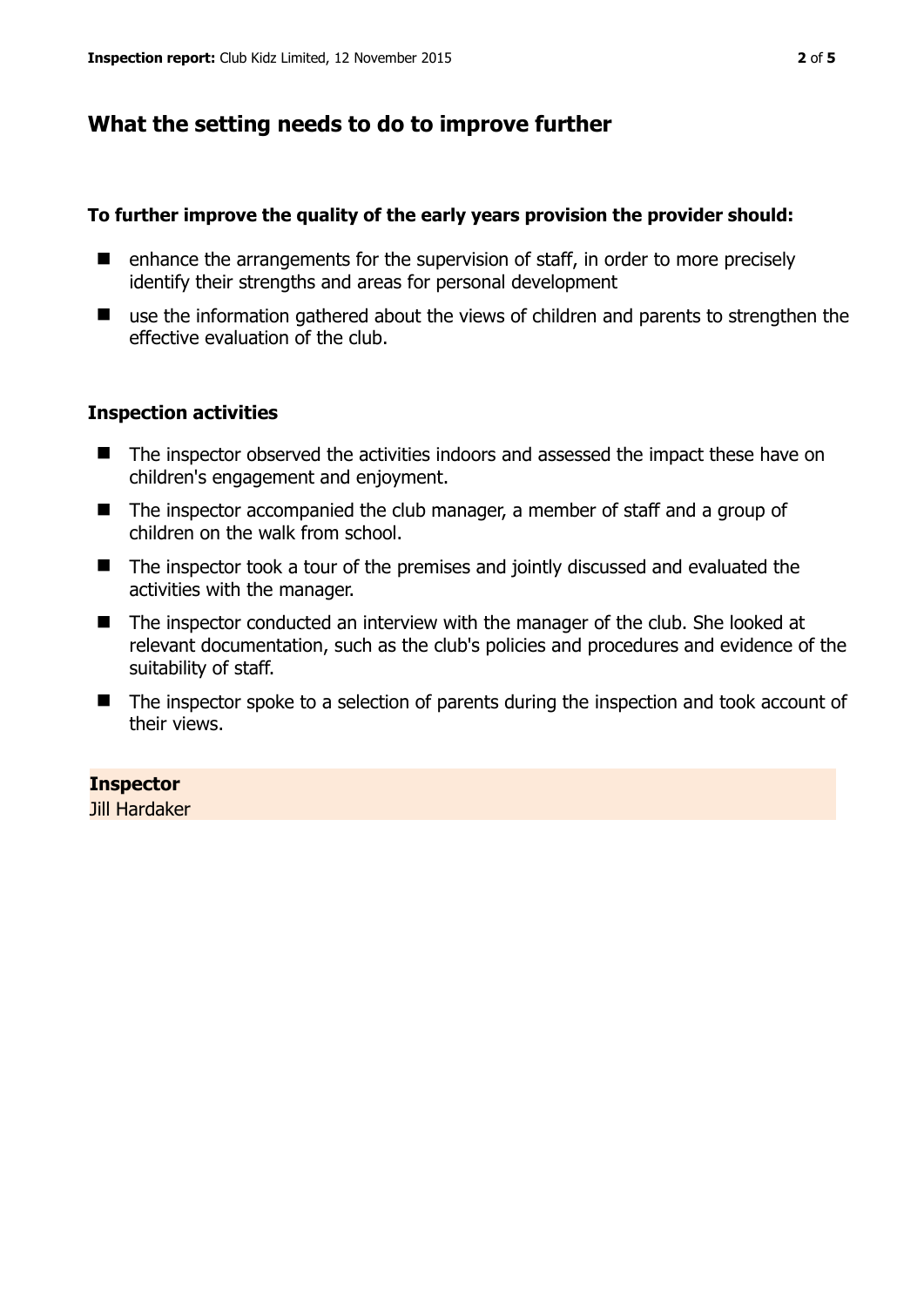## **Inspection findings**

#### **Effectiveness of the leadership and management is good**

The arrangements for safeguarding are effective. Staff are knowledgeable about how to protect children and the course of action to take if they have concerns about a child's welfare. There are systems in place to review risks in the environment and on walks from local schools. The management and staff team effectively review and evaluate the quality of the provision. They provide questionnaires for children and parents to share their opinions and views. However, managers and staff do not always evaluate the responses and incorporate parental views into their practice. For example, a number of parents have asked for more information on what food children are eating. The management team implement robust vetting procedures to ensure children are cared for by suitable adults. Staff have regular supervisions and appraisals. However, the systems used for evaluating the effectiveness of staff practice are not fully robust. Therefore, staff do not always have specific targets for improving their own practice.

#### **Quality of teaching, learning and assessment is good**

Staff provide a variety of interesting activities to support children's play and complement their learning at school. Children learn about festivals that are important to them or to members of staff. For example, they have looked at 'The festival of light' to learn about Diwali. They have made pots and sweet foods to help them to more fully understand how Diwali is celebrated. Staff ensure there are a variety of stimulating resources inside ready for children as they arrive. Staff skilfully engage children in activities and give them freedom to be independent. Children know what resources are available at the club and the staff bring out toys that they specifically ask to use. Children enjoy each others' company and play well together. For example, they create structures with construction toys and recycled boxes while talking to each other about what they are making. Staff provide quite areas where children can complete their homework or play table top games together.

#### **Personal development, behaviour and welfare are good**

Children enjoy the walk from school to the club. They make up games and chat to the staff about their day at school. Staff give children the freedom to run in safe places. Children enjoy kicking the fallen leaves. This helps to promote the development of children's physical skills and they demonstrate their enjoyment of being in the fresh air at the end of the school day. Staff have good relationships with parents and obtain information about children's abilities, interests and needs. This enables staff to support all children's individual needs effectively. Children are learning to be tolerant of one another and to respect each others' differences. Behaviour is good. Older children sit with their younger peers as they eat their healthy meal together. They talk about their favourite subjects at school. These effective conversations help children to gain confidence as they talk about their achievements.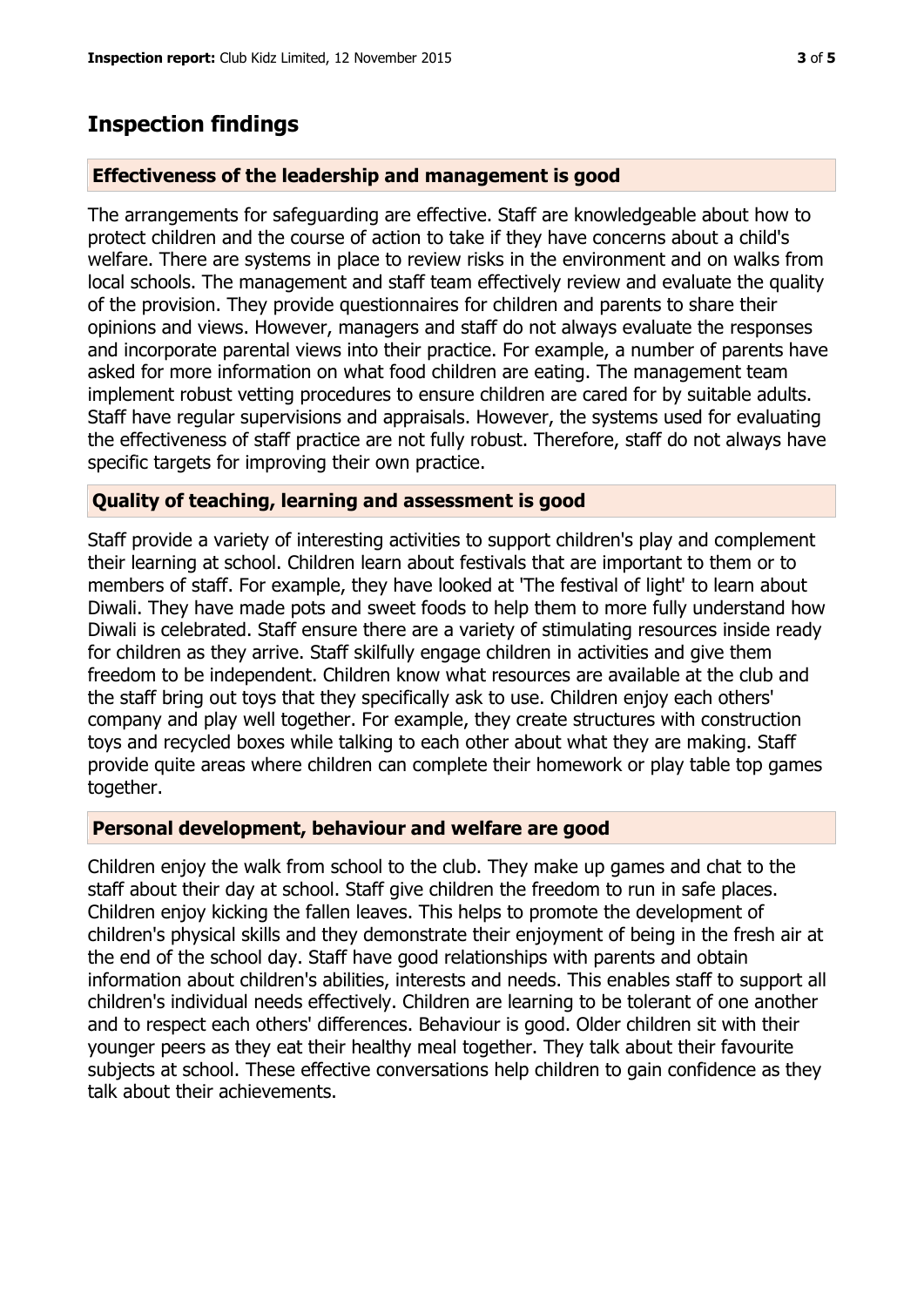# **Setting details**

| Unique reference number       | EY461659                 |  |
|-------------------------------|--------------------------|--|
| <b>Local authority</b>        | <b>Hertfordshire</b>     |  |
| <b>Inspection number</b>      | 937069                   |  |
| <b>Type of provision</b>      | Out of school provision  |  |
| Day care type                 | Childcare - Non-Domestic |  |
| <b>Age range of children</b>  | $4 - 11$                 |  |
| <b>Total number of places</b> | 30                       |  |
| Number of children on roll    | 55                       |  |
| <b>Name of provider</b>       | Club Kidz Limited        |  |
| Date of previous inspection   | Not applicable           |  |
| <b>Telephone number</b>       | 01727 866 689            |  |

Club Kidz Limited was registered in 2013. The setting employs 14 members of childcare staff. Of these, seven hold appropriate early years qualifications at level 2 or above and one holds Qualified Teacher Status. The setting opens Monday to Friday during school term-time. Sessions are from 3pm until 6pm.

This inspection was carried out by Ofsted under sections 49 and 50 of the Childcare Act 2006 on the quality and standards of provision that is registered on the Early Years Register. The registered person must ensure that this provision complies with the statutory framework for children's learning, development and care, known as the Early Years Foundation Stage.

Any complaints about the inspection or the report should be made following the procedures set out in the guidance 'Complaints procedure: raising concerns and making complaints about Ofsted', which is available from Ofsted's website: www.gov.uk/government/organisations/ofsted. If you would like Ofsted to send you a copy of the guidance, please telephone 0300 123 4234, or email enquiries@ofsted.gov.uk.